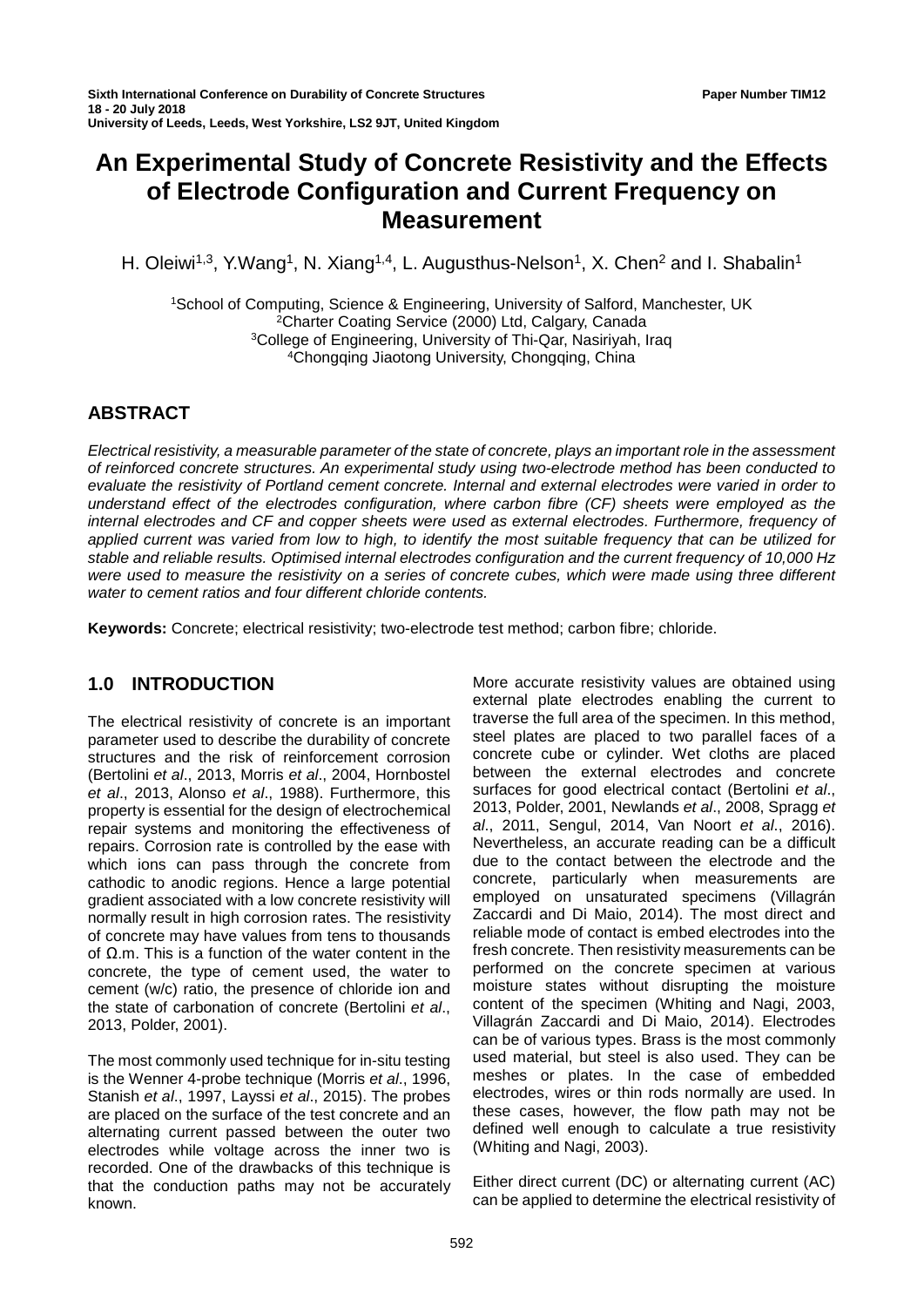concrete according to Monfore (1968). However, AC is preferred as it is generally acknowledged that measurement of resistivity using DC polarises the electrodes (Stanish *et al*., 1997). Application of a DC voltage across a concrete specimen causes current flow, mostly carried by ions in the concrete pore water and electrochemical reactions occur at the electrodes (Hansson and Hansson, 1983). Such reactions produce polarization which, in turn, causes a decreased in the measured voltage (Stanish *et al*., 1997). This introduces uncertainty in the electrical resistivity measurement across the sample. In order to mitigate the effects of polarisation, it is suggested that AC is applied at the electrodes (Chacko *et al*., 2007, Layssi *et al*., 2015).

Previous researches have suggested the use of both low frequency, such as 60 Hz (Chacko *et al*., 2007), 107 Hz (Osterminski *et al*., 2012), 128 Hz (Newlands *et al*., 2008) and high frequency, such as 1000 Hz (Whittington *et al*., 1981) and 7500 Hz (Banthia *et al*., 1992). Thus, it is hard to define a specific optimal frequency due to the variation of the conditions of concrete. The applied voltage during resistivity measurements should be low to avoid heating of the concrete and usually in the range of 10 V or lower (Streicher and Alexander, 1995), and is only applied for short times.

# **2.0 EXPERIMENTAL PROGRAMME**

### **2.1 Mix Design and Concrete Mixing**

Portland limestone cement, CEM II/A-LL conforming to the British standard BS EN 197-1: 2011, was used for the concrete mixes at 390 kg/m3. Natural sand of the maximum size of 4.75mm and a relative density of 2.47 was used for the fine aggregate at 580 kg/m3. The coarse aggregate was the limestone of 10mm maximum size and 2.49 specific gravity and used at 1125  $kg/m<sup>3</sup>$ . The mix of concrete followed the British Standard, BS 1881-125:2013.

Four different chloride contents were prepared by adding pure NaCl in the mixing water. The added NaCl are 0, 1.5, 3 and 4.5% of the cement mass. Three different water to cement ratios (0.4, 0.5 and 0.6) were used for each chloride content. All the concrete samples were cured by being submerged in water of the same chloride content as used for their mixes. Full saturated curing ensures the even distribution of chloride ions in the concrete, therefore, making the test results more reliable. For each mix, three specimens were prepared for each property measured, and the average values are presented in this paper.

For internal electrodes configuration, 100 mm concrete cubes with embedded electrodes made of carbon fibre (CF) sheets were cast as shown in Fig. 1. The electrodes were made by gluing a flexible woven CF sheet on the flat surface of perforated plastic mesh plates. Two of the CF electrodes were casted upright keeping a certain parallel distance to each other in each concrete sample.



A: A schematic illustration



B: A photograph

**Fig. 1.** Concrete specimens with internal electrodes of CF sheets for resistivity measurement

For the external electrodes configuration, additional 100 mm plain concrete cubes were made using the same concrete mixes in order to make a comparison between internal and external electrodes configuration.

# **2.2 Electrical Resistivity Test**

Two-electrode method was used to perform the resistivity measurements. The schematic test arrangements of internal and external electrodes configuration are shown in Fig. 2.A and Fig. 2.B, respectively. In the case of external electrodes, CF sheets and copper plates were used. Wet sponges with 1 mol/L of sodium sulfate (highly conductive solution) were inserted in between the concrete and the external electrodes and connected using G-clamp to ensure proper electrical connection (Newlands *et al*., 2008) as shown in Fig. 2.B. A plywood piece of 100x100 mm2 was inserted in each side in between the G-clamp and the electrode to ensure a uniform pressure. This setup was necessary to facilitate low resistivity to get more reliable results (Newlands *et al*., 2008).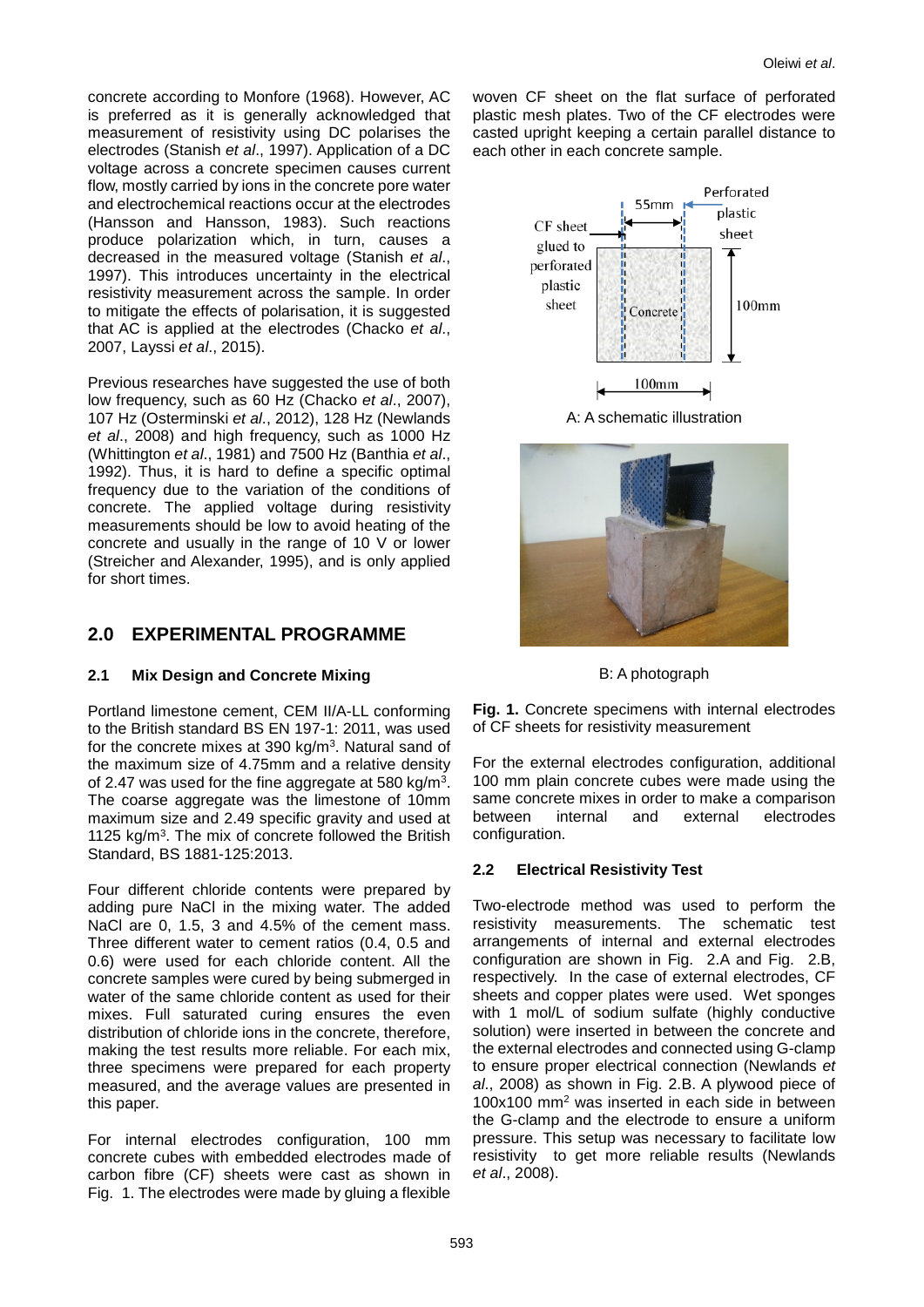

#### B. External electrodes

**Fig. 2.** Schematic of experimental setup of electrical resistivity measurement for specimens with internal and external electrodes

In this study, at first, influences of electrode materials and configurations on the electrical resistivity measurement were evaluated under various applied AC frequencies in a range from 1 Hz to 10 kHz. In theory, the optimum frequency or electrode configuration should produce the lowest resistance (Katwan, 1988), this combination were later used in subsequent experimental studies.

The electrical resistivity of the concrete based on the obtained concrete resistance was calculated as in equations (1) and (2) (Hornbostel *et al*., 2013):

$$
\rho = R \frac{A}{L} \tag{1}
$$

$$
R = \frac{V}{I}
$$
 (2)

where ρ is the electrical resistivity, R is the electrical resistance according to Ohm's law, V is the applied voltage (the voltage magnitude of 3 V was used for the saturated specimens and 6 V used for unsaturated specimens because of the increased resistivity), I is the measured current, A is the crosssectional area of the electrode perpendicular to the current flow and L is the distance between the two electrodes.

Firstly, concrete specimens were tested at the saturated-surface-dry state. After that, the 100 mm cubes were cut into small cubes of 50 mm nominal dimension under wet condition using diamond cutting saws. The downsized samples, which will shorten the time required to achieve the equilibrium when the specimens have uniform moisture distribution under a certain environmental condition, were then transferred into a humidity-controlled chamber, which had a constant temperature of 21°C. Specimens were kept in the chamber until have reached a constant weight at constant relative humidifies of 35, 60 and 80%. The moisture content of specimens is evaluated by weighing them, and uniform moisture content is achieved when 24 h variations in mass is less than 0.01g (Villagrán Zaccardi and Di Maio, 2014). Electrical resistivity was thereafter measured for each RH. Finally, all specimens were transferred to a drying oven at (100±5)°C until reach a stable dry condition. Then, they were measured for the oven dried resistivity test.

## **3.0 RESULTS AND DISCUSSION**

#### **3.1 Effect of Frequency, and Electrode Material and Configuration**

Low and high frequency ranges were investigated to locate their effects on the measured resistance of concrete specimens at saturated and surface dry (SSD) condition. Most of the time, The SSD condition is chosen as the standard moisture state (Chen *et al*. 2014). Internal and external electrodes were used, respectively. Frequencies in the range of 1 Hz to 10,000 Hz were considered to be able to provide sufficient data to identify the true resistivity of the studied specimens. A single frequency, however, should be used if comparison is required.

Figure 3 shows the variation of resistance values with the applied frequency when external electrodes made of copper were used to measure the electrical resistance. Concrete specimens produced using w/c ratio of 0.5 and mixed with and without sodium chloride (0% NaCl and 3% NaCl) were examined in this test. It can be seen that frequency has a significant influence on the resistance when external electrodes are used. The use of a high frequency of 10,000 Hz reduced the measured resistance of the two mixes by about 58% on average, compared to 1 Hz frequency. These results indicate that the measurement at low frequencies leads to significant increase in resistance values causing overestimated results and should be noted during electrical resistance tests. Farnam *et al*. (2015) highlighted that the characteristics in low frequency region are primarily influenced by conditions at the electrodeconcrete interface.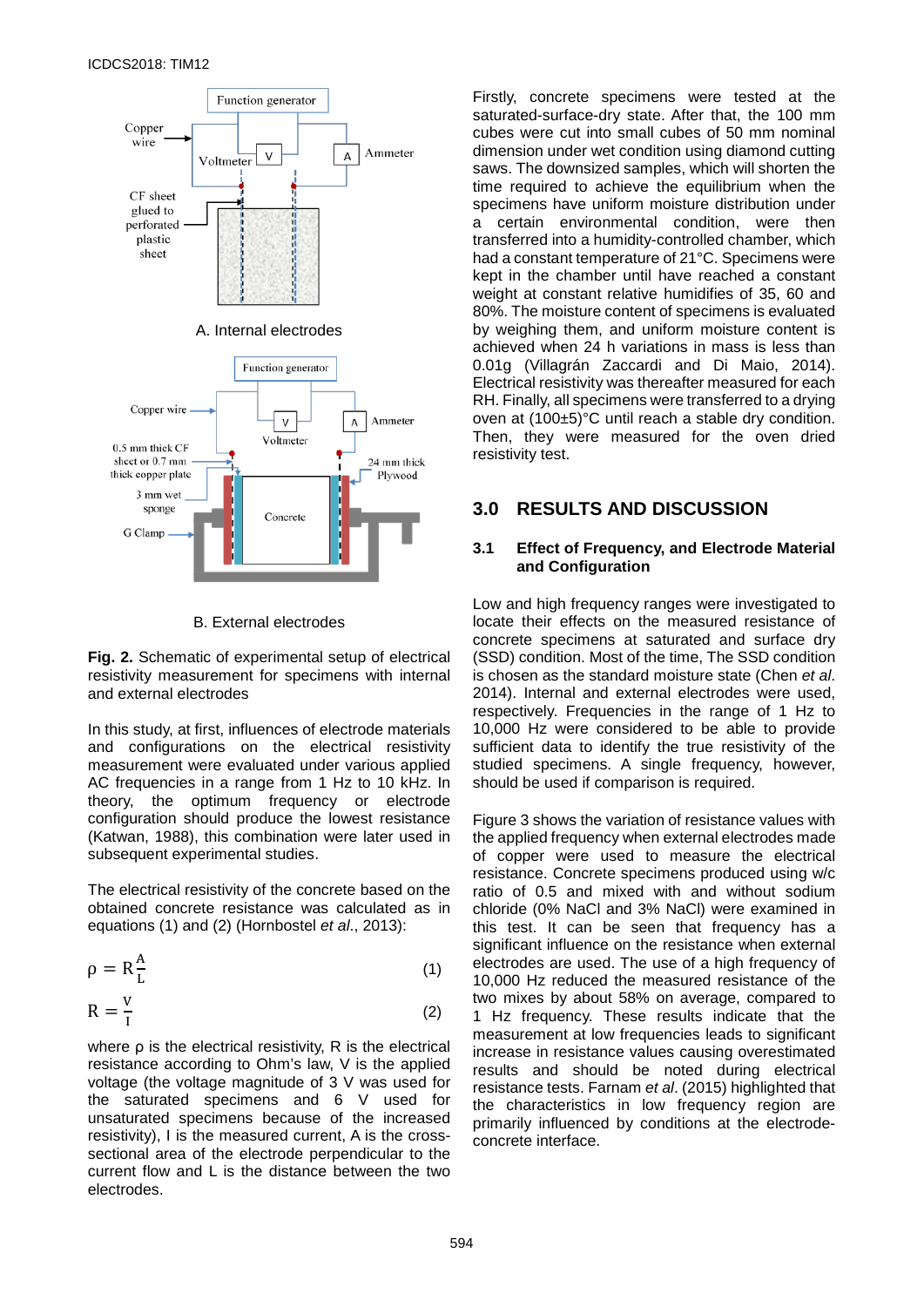

**Fig. 3.** Influence of applied frequency on electrical resistance measured using external electrodes of copper plates





The influence of electrode-contact interface on the measured electrical resistance was eliminated or reduced to be minimum using internal electrodes made of CF as shown in Fig. 4, where the influence of the frequency on the measurement is very limited, and the electrical resistance was almost unchanged in the test frequency range for the two mixes. Therefore, a wide range of frequency can be used for the resistivity measurement when using internal electrodes.

Figures 5 and 6 compare the values of electrical resistance of the two mixture samples measured using the internal electrodes and two different external electrodes at different frequencies. It is very clear that the resistance values at low frequency using internal electrodes is much lesser than external electrodes of copper which is commonly used for measuring electrical resistivity of concrete. For instance, at low frequency of 1 Hz, using internal electrodes of CF reduced the measured resistance using external electrodes of copper from 2041Ω to 1020Ω (50% less) and from 1338Ω to 491Ω (63% less) for the concrete specimens incorporated with 0% and 3% NaCl, respectively.

On the other hand, values obtained using external electrode of CF at low frequencies is also less than that obtained using external electrodes of copper plates as the values of resistance dropped from 2041Ω to 1333Ω and from 1338Ω to 620Ω when the concrete specimens mixed with 0% and 3% NaCl, respectively. The result indicates that not only the contact interface can affect the resistivity contact interface can affect the resistivity measurement but also using external electrodes of CF gives lower resistance compared to using copper plates at low frequencies and that could due to flexibility of CF which can provide better contact to the concrete surface. However, the differences between the measured resistivity decrease as the applied frequency increases. All the measurements using different approaches tend to become very close at high frequencies of 10,000 Hz. However, using internal electrodes of CF sheets is a more reliable method and can improve the accuracy in different situations due to the following advantages. Firstly, it can be used to measure the resistivity of unsaturated specimens without affecting the internal water content that lead to underestimating values. Secondly, it eliminates any potential extra resistance due to the use of conductive medium even at fully saturated specimens. Finally, a wide range of frequency can be used with a little influence on the measured resistivity as discussed previously. All of these benefits are attributed to the stable contact zone between the internal electrodes and the concrete.

Katwan (1988) stated that the most acceptable frequency is the one that causes minimum electrode perturbation, lesser polarization effect and gives lower resistance value. Accordingly, in this study, a test frequency of 10,000 Hz and internal electrodes of CF were adopted as the most appropriate frequency and electrode configuration to investigate the most influencing factors on the resistivity of concrete for different mixes under various conditions.



**Fig. 5**. Influence of applied frequency on electrical resistance of concrete specimens mixed with 0% NaCl measured using internal and external electrodes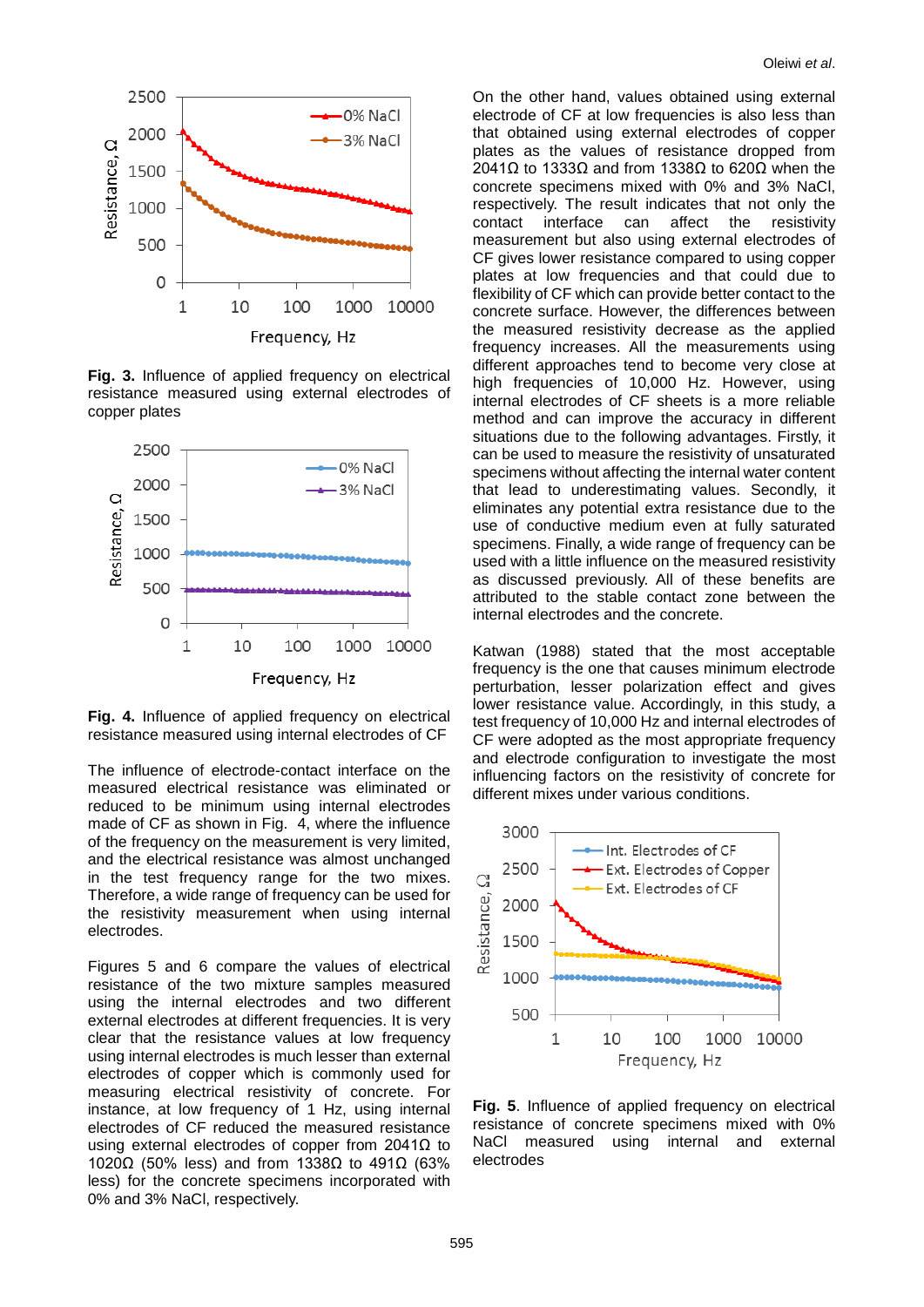

**Fig. 6.** Influence of applied frequency on electrical resistance of concrete specimens mixed with 3% NaCl measured using internal and external electrodes

#### **3.2 Effect of Chloride**

In order to obtain an accurate chloride contents for quantitative approach after wet curing, total chlorides analysis was conducted for all the concrete specimens with different amounts of added sodium<br>chloride and water to cement ratios using chloride and water to potentiometric titration method described in ASTM C1152/C1152M-12. Three cylindrical cores of the size 12 mm  $\times$  100 mm (diameter  $\times$  length) evenly distributed along the central line of a cubic sample (100 mm  $\times$  100 mm  $\times$  100 mm) were taken from each mix sample and crashed into powder. The powder of the three cylindrical cores were mixed together to represent the sample of each mixture. The obtained results is presented in Fig. 7. It can be seen that for a certain amount of NaCl, total chloride by weight of concrete increases slightly with the increase of w/c ratio. The result was reasonably related to the curing method, since when the concrete samples were submerged in the same salty water containing the same NaCl contents as that added during mixing, the high w/c ratio resulting in a high porosity would leave more chloride ingress into the concrete in the curing process.



**Fig. 7.** Total chloride as a function of NaCl and w/c ratio



**Fig. 8.** Influence of total Cl on electrical resistivity measured using internal electrodes of CF sheets at varied RH and w/c

Figure 8 shows the relationship between the total chlorides and the resistivity of all the concrete specimens at different relative humidities (RH) and w/c ratios. As expected, at all the w/c ratios, the resistivity decreases as the chloride content increases. It can be also seen that the electrical resistivity shows a noticeable decrease at high amount of chloride, particularly with those having high levels of RH, and the specimens with no chloride has the highest electrical resistivity. For instance, At 0.4 w/c and 100% RH, the resistivity values of the concrete specimens which are incorporated with 0.2, 0.35 and 0.5% total Cl dropped approximately to 63, 42 and 27% respectively of those are free of chloride.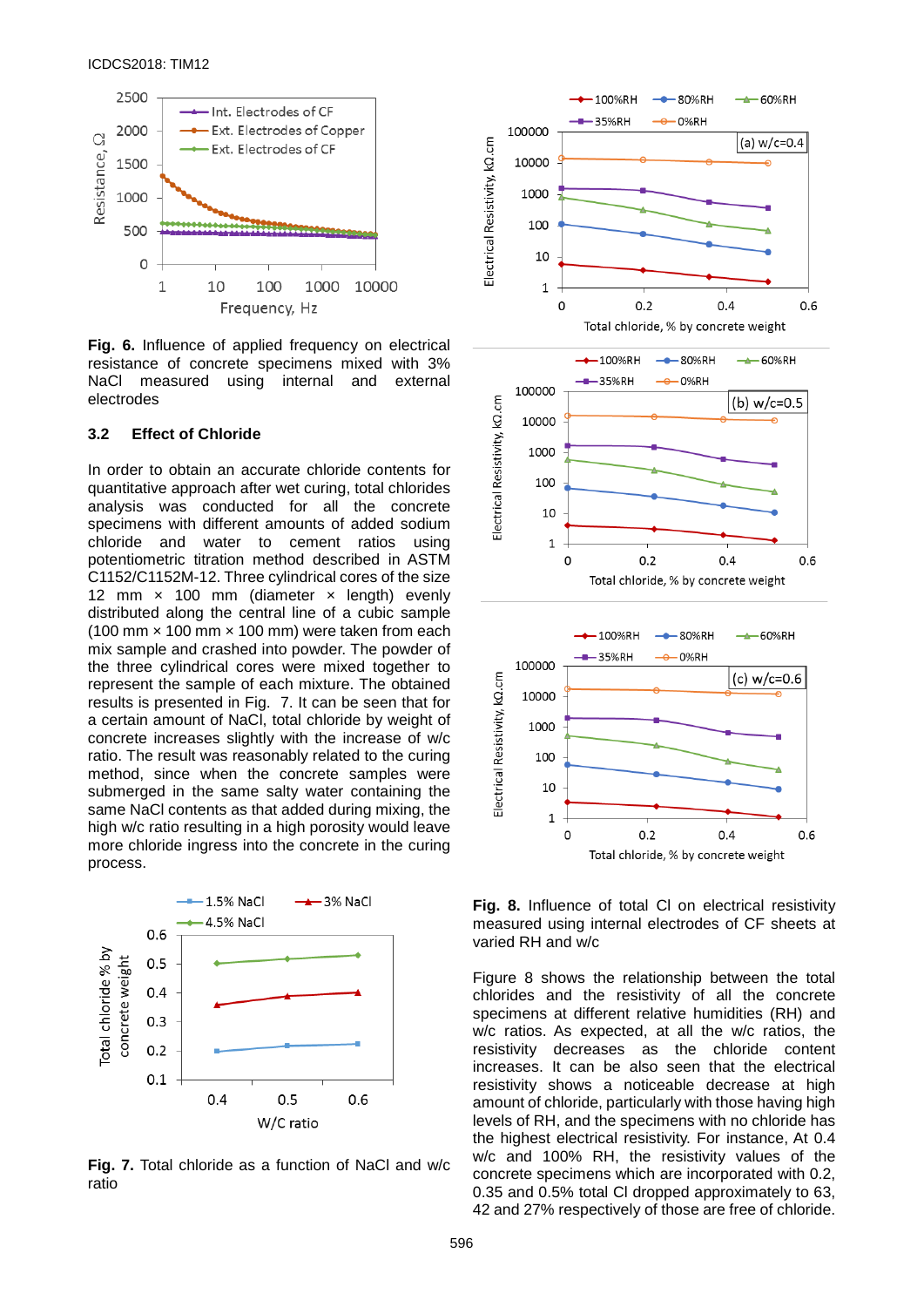Oleiwi *et al*.

Similar tendency of reduction in the resistivity due to increasing of chloride has been observed under different values of w/c and RH. The fact that electrical resistivity becomes lower as the total Cl increases is attributed to that high amount of chloride in the pore solution decreases the resistivity of pore solution (Farnam *et al*., 2015). The influence of chloride on concrete resistivity was studied by Hunkeler (1996) and reported that adding of 0.45% chloride by concrete mass reduced the resistivity by only 27%. It should be noted that the risk of a specific amount of chlorides on concrete resistivity is dependent on the type of cement and additives used in concrete (Whiting and Nagi, 2003). Cements blended with pozzolanic materials have higher resistivity than ordinary Portland cement (Medeiros-Junior and Lima, 2016). From Fig. 8, it can also be concluded that for a fixed w/c, reducing the RH decreases the effect of chloride on resistivity. However, for a certain chloride content and w/c ratio, for example for the specimens with 0.4 w/c and 0.2% chloride, reduced the RH from 100 to 80, 60 and 35% increased the resistivity from 3.8 to 54.6, 319.4 and 1315 kΩ.cm, respectively which indicates that RH has a significant impact on the resistivity much more than the influence of chloride.

### **3.3 Effect of Water to Cement (w/c) Ratio**

As stated in the previous section, total chloride is changing with water to cement ratio, but for comparison, a single chloride content is required to study the influence of water/cement ratio on the measured resistivity for the mixes of different chloride contents and relative humidities as shown in Fig. 9. It is worth noted that the values of this Fig. were derived from the figures in previous section using polynomial fitting with an  $R<sup>2</sup>$  of greater than 0.99. As can be noticed from Fig. 9, there is a general tendency towards lower resistivities with increasing water to cement ratio for all mixes of different Cl contents at high RH (100, 80 and 60%). For example, increasing w/c from 0.4 to 0.5 and from 0.4 to 0.6, about 35 and 43 % reduction on average was observed for the specimens with 0%Cl. This is due to that water to cement ratio is a major parameter in determining the pore structure of concrete and ions concentration of concrete pore solution. Increasing the water to cement ratio will increase the pore size and the connectivity of pore network, and decrease the electrical resistivity of concrete at high water content.

It is also evident that for a certain w/c ratio, decreasing RH increased the resistivity by tens to hundreds of kΩ.cm. For instance, at w/c of 0.4 and 0%Cl specimens, decreasing RH from 100 to 80% and from 100 to 60%, the electrical resistivity increased from 6 to 113 and from 6 to 805 kΩ.cm respectively. The same trend has been obtained for the specimens with the other w/c ratios and amount of chlorides indicating that moisture content is the main controlling factors and seems to be much important than the influence of w/c.



**Fig. 9.** Effect of w/c ratio on electrical resistivity of concrete specimens at various relative humidities and chloride content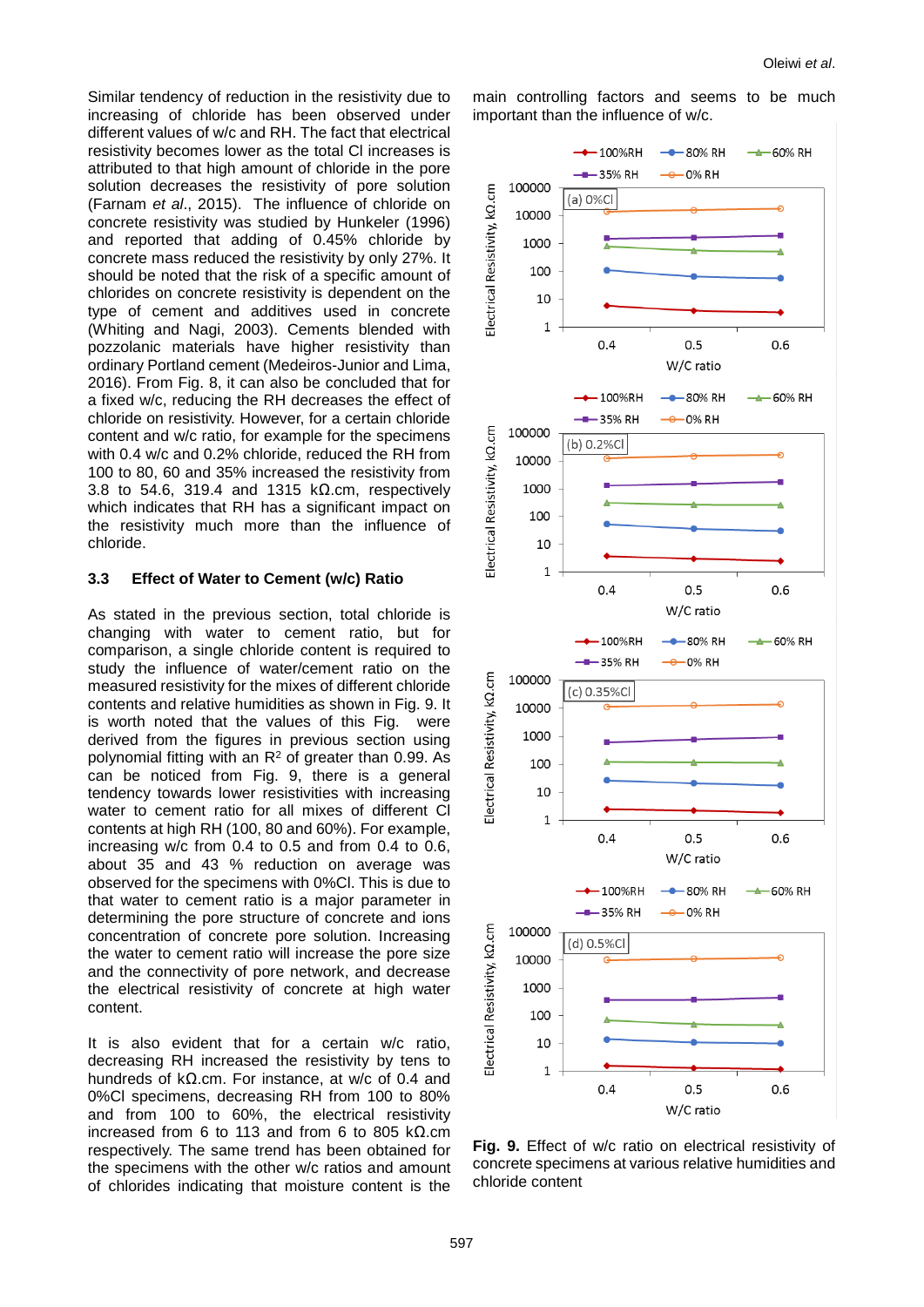#### ICDCS2018: TIM12

The trend of reduction in resistivity when w/c increased is in agreement with previous observation reported by Monfore (1968), Gjørv *et al*. (1977), Lübeck *et al*. (2012), Chen *et al*. (2014) and Van Noort *et al*. (2016), but different values of reduction were found due to variation in the experimental setup and the technique used for the resistivity measurement and some studies were just limited to free chloride and wet exposure conditions. Another study have noted no significant influence on the electrical resistivity of unsaturated specimens at 65% RH when w/s ratio changed from 0.4 to 0.6 (Medeiros-Junior and Lima, 2016).

However, at low RH, 35% RH and oven-dried (0% RH) as illustrated in Fig. 9, resistivity increases with increasing water/cement ratio which is the opposite of the relationship presented for high levels of RH, which means the resistivity of concrete is affected directly by the degree of saturation not w/c. Interestingly, the resistivity of specimens with w/c of 0.6 is approximately 29% on average higher than that of the specimens with w/c of 0.4. This is due to that at low water contents, most pores, particularly of big sizes, are empty and occupied by air, and air is electrically non-conductive. A 40% of RH has been identified by Hunkeler (1996) for capillary water to be available and any water below this level is considered not conductive and the resistivity tends to be very high. However, A study by Gjørv *et al*. (1977) showed that resistivity decreases with w/c correspondingly even at low RH of 40% and it is more pronounced compared to wet exposure and high RH conditions. Another study by Chen *et al*. (2014) on concrete specimens with low RH at oven dry or 40% RH using four-point Wenner method and observed such measurements are inappropriate as they were too dry to form conductive paths. Such results suggest that a correlation between electrical resistivity of concrete with amount of water is very important for a clear vision and to provide quantitative approach for practical application.

# **4.0 CONCLUSION**

Based on the experimental results, the following conclusions can be drawn:

- 1. To obtain a reliable measurement, low frequencies should be avoided as it overestimates the measured resistivity particularly in the case of using external electrodes. High frequency of 10,000 Hz is recommended.
- 2. Using internal electrodes of CF sheets is a more reliable, which improve the accuracy of the resistivity measurement of both saturated and unsaturated concrete specimens.
- 3. External electrodes of CF sheets could be an alternative choice for copper plates to measure

the resistivity of concrete, particularly when inert and flexible material for better contact interface are required.

- 4. The inversely proportional between w/c ratio and resistivity is only valid when degree of saturation is high. At low values of RH  $(≤ 35%)$ , about 29% an increase in the resistivity was observed when w/c increased from 0.4 to 0.6.
- 5. Amount of chloride and w/c have an important influence on the resistivity of concrete. For the specimens with 0% Cl at saturated condition, increasing w/c ratio from 0.4 to 0.5 and 0.4 to 0.6 led to 35 and 43% reduction in the resistivity value, respectively. While increasing total chloride content from 0 to 0.5% (by weight of dry concrete) for the specimens with w/c ratio of 0.4 at saturated condition, the resistivity decreased by 73%. However, RH has a significant effect on the resistivity much more than chloride content and w/c ratio. For the specimens of 0% Cl and 0.4 w/c, decreasing RH from 100 to 80% and from 100 to 60%, the resistivity increased from 6 to 113 and from 6 to 805 k $\Omega$ .cm, respectively.

### **Acknowledgement**

This work is a part of an ongoing Ph.D. project funded by the Iraqi Ministry of Higher Education and Scientific Research Scholarship Program.

### **References**

- Alonso, C., Andrade, C. & Gonzalez, J. 1988. Relation between resistivity and corrosion rate of reinforcements in carbonated mortar made with several cement types. *Cement and concrete research,* 18**,** 687-698.
- Banthia, N., Djeridane, S. & Pigeon, M. 1992. Electrical resistivity of carbon and steel micro-fiber reinforced cements. *Cement and Concrete research,* 22**,** 804-814.
- Bertolini, L., Elsener, B., Pedeferri, P., Redaelli, E. & Polder, R. B. 2013. *C*orrosion of steel in concrete: prevention, diagnosis, repair, Germany, John Wiley & Sons.
- Chacko, R. M., Banthia, N. & Mufti, A. A. 2007. Carbon-fiber-reinforced cement-based sensors. Canadian Journal of Civil Engineering, 34, 284-290.
- Chen, C.-T., Chang, J.-J. & Yeih, W.-C. 2014. The effects of specimen parameters on the resistivity of concrete. Construction and Building Materials, 71, 35-43.
- Farnam, Y., Todak, H., Spragg, R. & Weiss, J. 2015. Electrical response of mortar with different degrees of saturation and deicing salt solutions during freezing and thawing. Cement and Concrete Composites, 59, 49-59.
- Gjørv, O. E., Vennesland, Ø. E. and El-BUSAIDY, A. Electrical resistivity of concrete in the oceans. Offshore Technology Conference, 1977. Offshore Technology Conference.